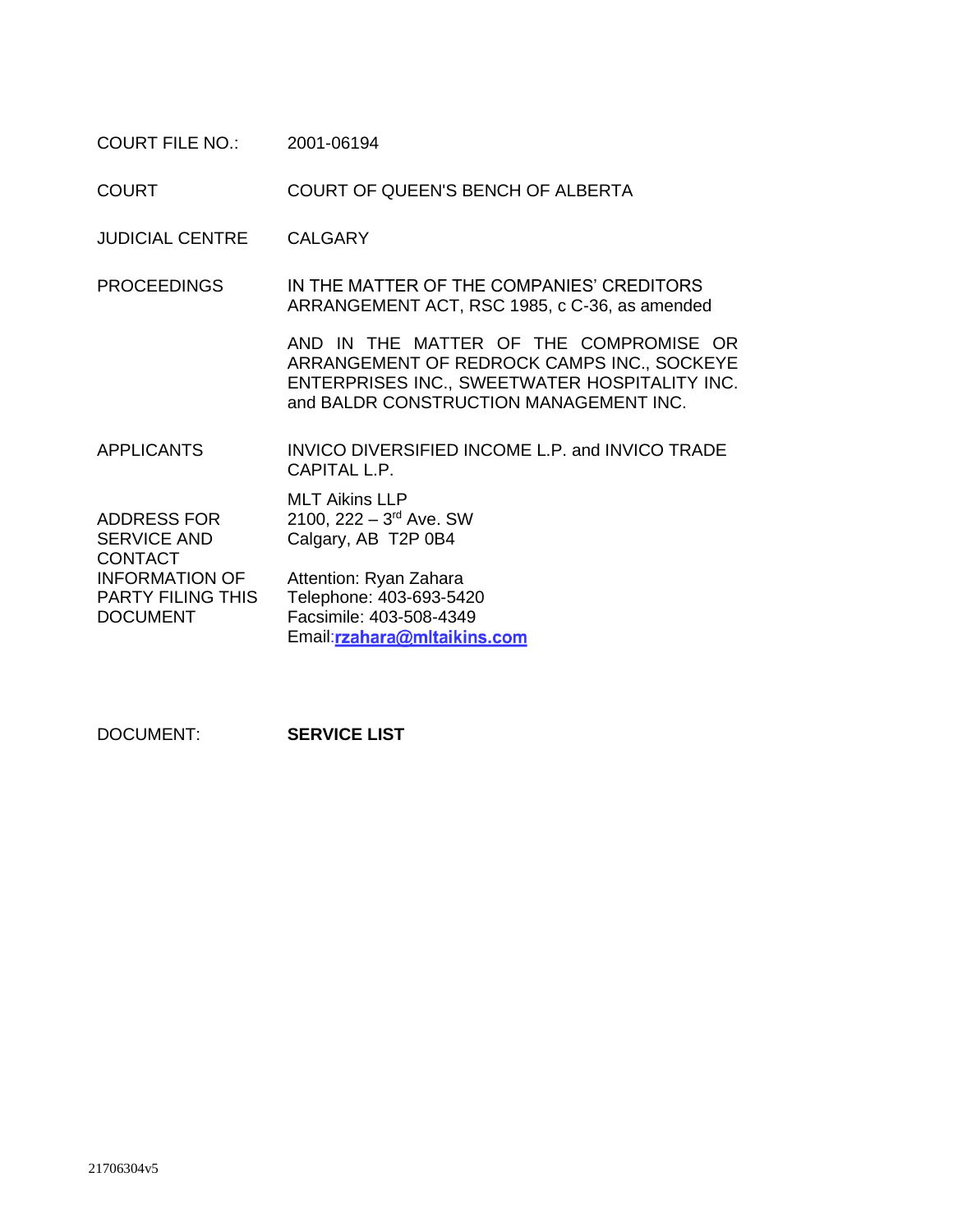| <b>PARTY</b>                               | <b>RELATIONSHIP</b>                |
|--------------------------------------------|------------------------------------|
| <b>Gowling WLG (Canada) LLP</b>            | Counsel for Applicants, Invico     |
| 1600, 421 7 <sup>th</sup> Avenue SW        | Diversified Income L.P. and Invico |
| Calgary AB T2P 4K9                         | Trade Capital L.P.                 |
|                                            |                                    |
| <b>Attention: Tom Cumming</b>              |                                    |
| Phone: 403-298-1938                        |                                    |
| E-mail: tom.cumming@gowlingwlg.com         |                                    |
|                                            |                                    |
| <b>Attention: Caireen E. Hanert</b>        |                                    |
| Phone: 403-298-1992                        |                                    |
| E-mail: caireen.hanert@gowlingwlg.com      |                                    |
|                                            |                                    |
| <b>Attention: Alex Matthews</b>            |                                    |
| Phone: 403-298-1018                        |                                    |
| E-mail: alex.matthews@gowlingwlg.com       |                                    |
| <b>Attention: C. Haddon Murray</b>         |                                    |
| Phone: 416-862-3604                        |                                    |
| E-mail: haddon.murray@gowlingwlg.com       |                                    |
|                                            |                                    |
| <b>Attention: Heather Fisher</b>           |                                    |
| Phone: 416-369-7202                        |                                    |
| E-mail: heather.fisher@gowlingwlg.com      |                                    |
|                                            |                                    |
| <b>Attention: Alyssa Elms</b>              |                                    |
| E-mail: Alyssa.Elms@gowlingwlg.com         |                                    |
|                                            |                                    |
|                                            |                                    |
| <b>BDO Canada Limited</b>                  | Monitor                            |
| 110, 5800 - 2nd Street SW                  |                                    |
| Calgary AB T2H 0H2                         |                                    |
|                                            |                                    |
| Attention: Marc Kelly<br>Fax: 403-640-0591 |                                    |
|                                            |                                    |
| Email: makelly@bdo.ca                      |                                    |
| <b>MLT Aikins</b>                          | Counsel to the Monitor             |
| 222 - 3rd Ave SW, Suite #2100              |                                    |
| Calgary AB T2P 0B4                         |                                    |
|                                            |                                    |
| Attention: Ryan Zahara                     |                                    |
| Fax: 403-508-4349                          |                                    |
| Email: rzahara@mltaikins.com               |                                    |
|                                            |                                    |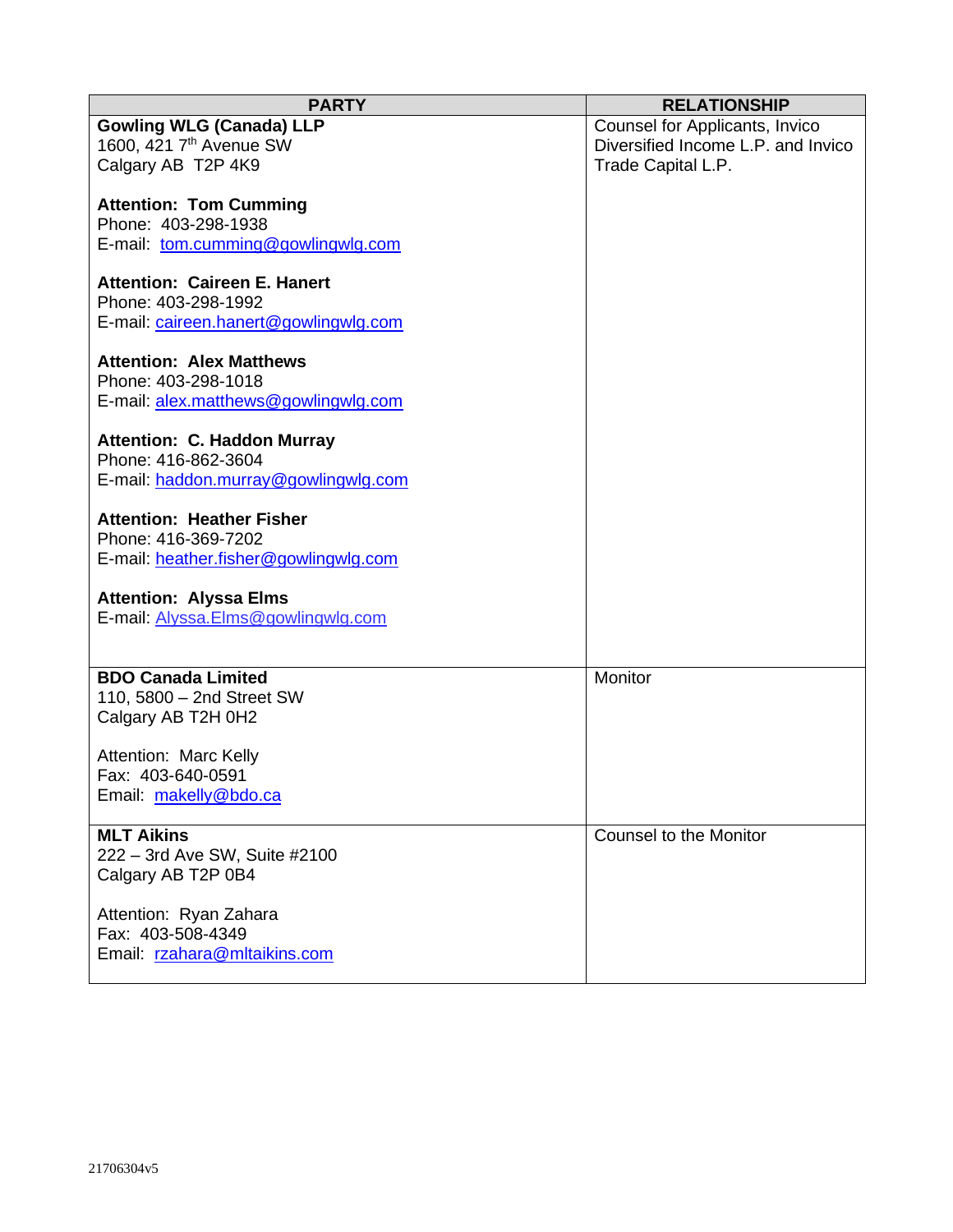| <b>PARTY</b>                                  | <b>RELATIONSHIP</b>               |
|-----------------------------------------------|-----------------------------------|
| <b>Osler, Hoskin &amp; Harcourt LLP</b>       | <b>Counsel to Respondents</b>     |
| 450 - 1st Street SW, Unit #2500               |                                   |
| Calgary AB T2P 5H1                            |                                   |
|                                               |                                   |
| Attention: Randal Van de Mosselaer            |                                   |
| Fax: 403-260-7024                             |                                   |
| Email: rvandemosselaer@osler.com              |                                   |
|                                               |                                   |
| <b>Department of Justice Canada</b>           | <b>Counsel for Canada Revenue</b> |
| <b>Prairie Region</b>                         | Agency                            |
| 510, 606 - 4 Street SW                        |                                   |
| Calgary, AB T2P 1T1                           |                                   |
|                                               |                                   |
| <b>Attention: Jill Medhurst-Tivadar</b>       |                                   |
| Phone: 403-299-3985                           |                                   |
| E-mail: jill.medhurst-tivadar@justice.gc.ca   |                                   |
|                                               |                                   |
| <b>Bank of Montreal</b>                       |                                   |
| 1505 Lonsdale Avenue                          |                                   |
| North Vancouver, BC V7M 2J4                   |                                   |
|                                               |                                   |
| Email: CLTS. Registry Confirmations @bmo.com  |                                   |
|                                               |                                   |
| <b>Bank of Montreal</b>                       |                                   |
| $9th$ Floor, 350 - $7th$ Avenue S.W.          |                                   |
| Calgary, AB T2P 3N9                           |                                   |
|                                               |                                   |
| Email: CLST.RegistryConfirmations@bmo.com     |                                   |
|                                               |                                   |
| <b>Bank of Montreal</b>                       |                                   |
| $9th$ Floor, 350 - $7th$ Avenue S.W.          |                                   |
| Calgary, AB T2P 3N9                           |                                   |
|                                               |                                   |
| <b>Attention: Sandy Hayer, Senior Manager</b> |                                   |
| Phone: 403-503-7499                           |                                   |
| E-mail: sandy.hayer@bmo.com                   |                                   |
|                                               |                                   |
| <b>Calmont Leasing Ltd.</b>                   |                                   |
| 14610 Yellowhead Trail                        |                                   |
|                                               |                                   |
| Edmonton, AB T5L 3C5                          |                                   |
| Fax: 780-451-5768                             |                                   |
| Email: Desirae.leadbetter@calmont.ca          |                                   |
|                                               |                                   |